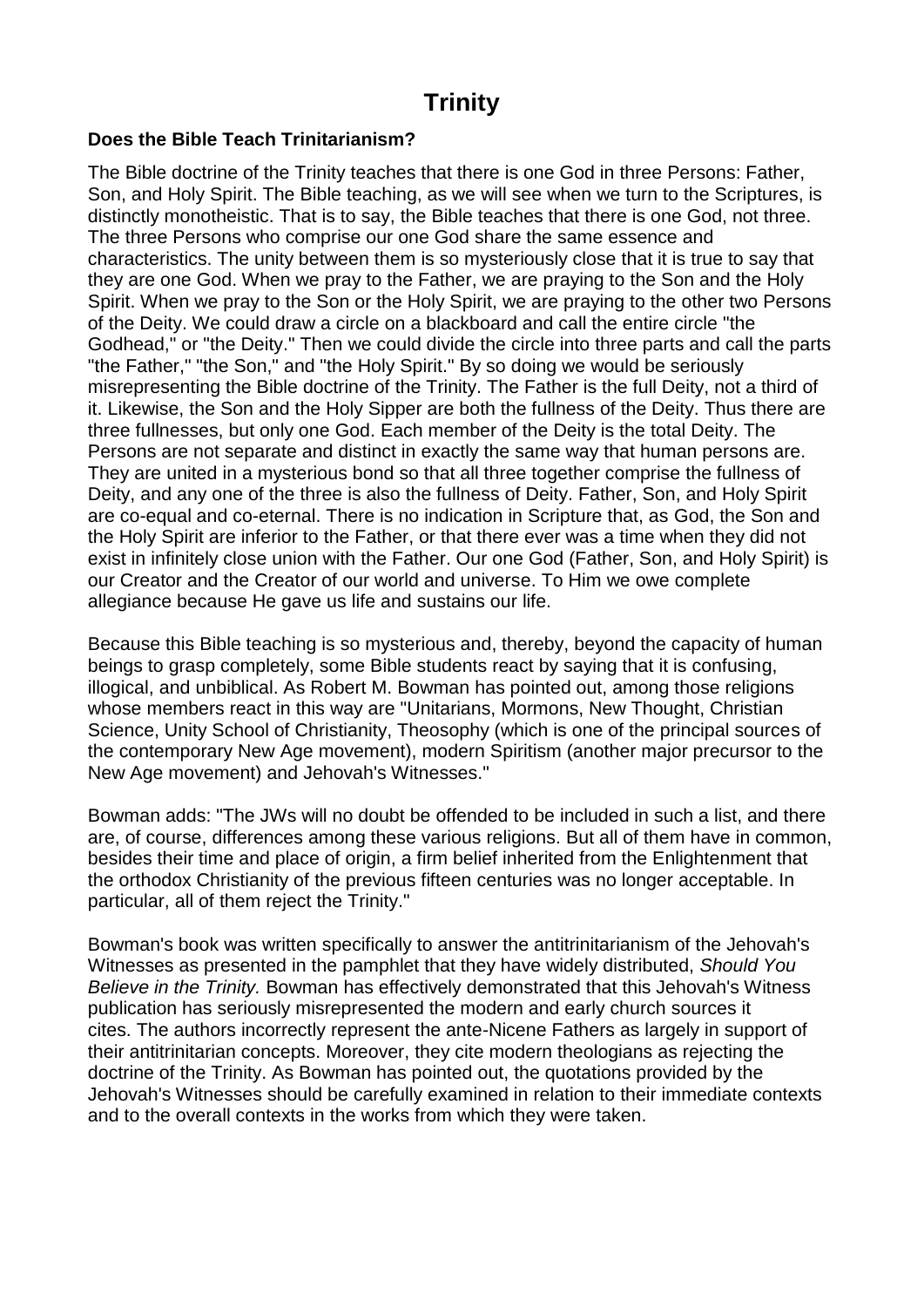# **WHAT DO THE JEHOVAH'S WITNESSES BELIEVE ABOUT THE TRINITY?**

What exactly do Jehovah's Witnesses teach on the subject of the Trinity? They write:"If people were to read the Bible from cover to cover without any preconceived idea of a Trinity, would they arrive at such a concept on their own? Not at all.

"What comes through very clearly to an impartial reader is that God alone is the Almighty, the Creator, separate and distinct from anyone else, and that Jesus, even in his prehuman existence, is also separate and distinct, a created being subordinate to God."

"Thus, Jesus had an existence in heaven before coming to the earth. But was it as one of the persons in an almighty, eternal triune Godhead? No, for the Bible plainly states that in his pre-human existence, Jesus was a created spirit being, just as angels were spirit beings created by God. Neither the angels nor Jesus had existed before their creation."

As a man upon this earth, "Jesus, no more and no less than a perfect human, became a ransom that compensated exactly for what Adam lost the right to perfect human life on earth. So Jesus could rightly be called 'the last Adam' by the apostle Paul, who said in the same context: 'Just as in Adam all are dying, so also in the Christ all will be made alive.' (1 Corinthians 15:22, 45). The perfect human life of Jesus was the 'corresponding ransom' required by divine justice-no more, no less. A basic principle even of human justice is that the price paid should fit the wrong committed. . . .

"It was only a perfect human, Adam, who sinned in Eden, not God. So the ransom, to be truly in line with God's justice, had to be strictly an equivalent--a perfect human, 'the last Adam.'"

"Jesus never claimed to be God. Everything he said about himself indicates that he did not consider himself equal to God in any way--not in power, not in knowledge, not in age.

"In every period of his existence, whether in heaven or on earth, his speech and conduct reflect subordination to God. God is always the superior, Jesus the lesser one who was created by God."

"The Bible's use of 'holy spirit' indicates that it is a controlled force that Jehovah God uses to accomplish a variety of his purposes. To a certain extent, it can be likened to electricity, a force that can be adapted to perform a great variety of operations."

"There can be no compromise with God's truths. Hence, to worship God on his terms means to reject the Trinity doctrine. It contradicts what the prophets, Jesus, the apostles, and the early Christians believed and taught. It contradicts what God says about himself in his own inspired Word. Thus, he counsels: 'Acknowledge that I alone am God and that there is no one else like me.' - Isaiah 46:9."

Bruce M. Metzger has provided the following summary of Jehovah's Witnesses' teaching regarding Christ: "According to the Jehovah's Witnesses, Christ before his earthly life was a spirit-creature named Michael, the first of God's creation, through whom God made the other created things. As a consequence of his birth on earth, which was not an incarnation, Jesus became a perfect human being, the equal of Adam prior to the Fall. In his death Jesus' human nature, being sacrificed, was annihilated. As a reward for his sacrificial obedience God gave him a divine, spirit nature. Throughout his existence, therefore, Jesus Christ never was co-equal with God. He is not eternal, for there was a time when he was not. While he was on earth he was nothing more than a man, and therefore the atoning effect of his death can have no more significance than that of a perfect human being. Throughout there is an ill-concealed discontinuity between the pre-existent spirit creature, the earthly man Jesus, and the present spirit existence of Christ Jesus."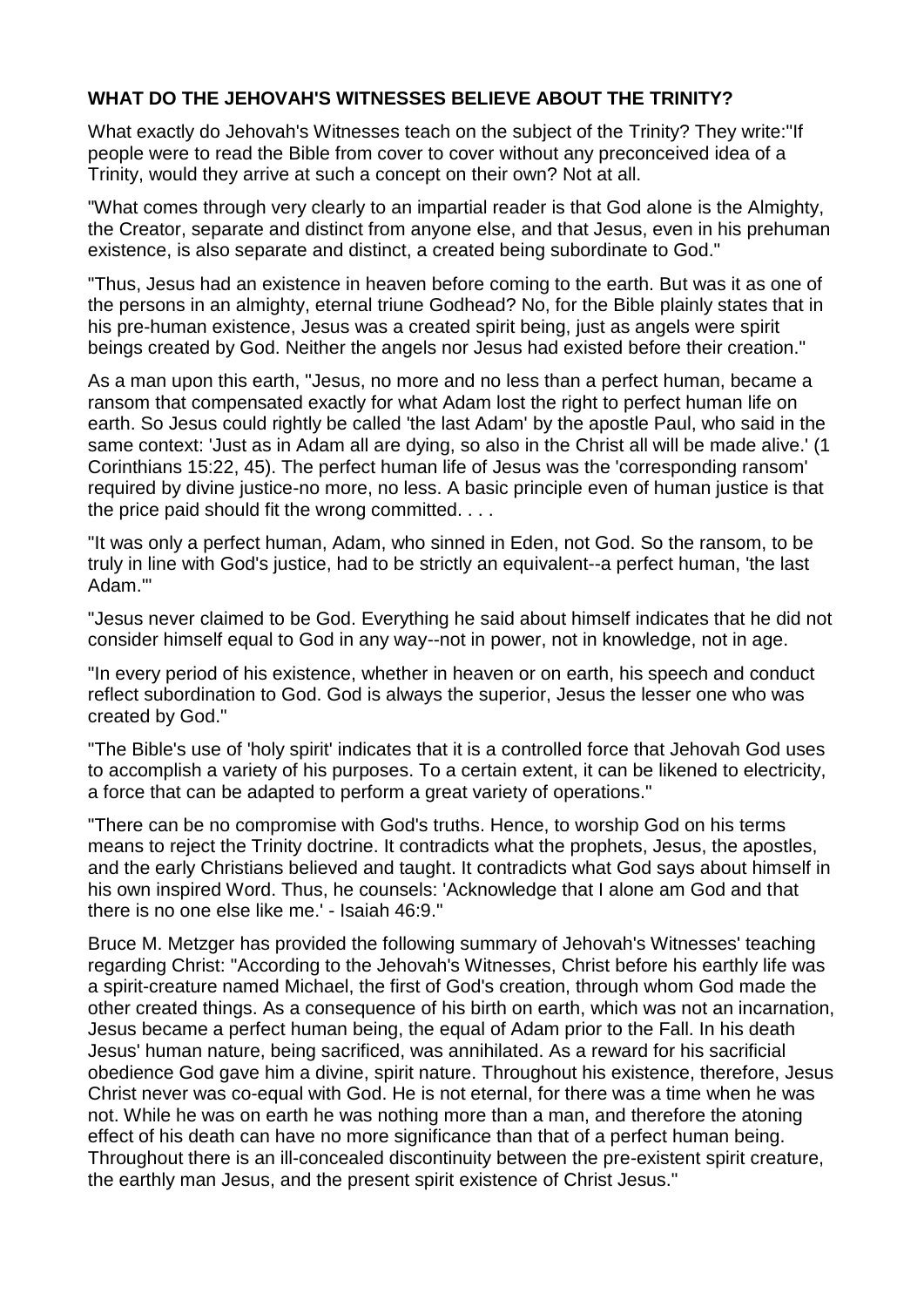# **THE TEACHINGS OF ARIUS REGARDING CHRIST**

The teachings of the Jehovah's Witnesses concerning Christ are quite consistent with the teachings of Arius (c. 250 B.C. 336 A.D.), a presbyter in the church of Alexandria, who began to teach his distinctive views about the year AD 318. His fundamental idea was that only God the Father is absolutely unique and transcendent. He alone is eternal and the Source of all reality and existence. "Since it is unique, transcendent and indivisible, the being or essence (*ousia*) of the Godhead cannot be shared or communicated. For God to impart His substance to some other being, however exalted, would imply that He is divisible . . . and subject to change . . . which is inconceivable. Moreover, if any other being were to participate in the divine nature in any valid sense, there would result a duality of divine beings, whereas the Godhead is by definition unique. Therefore whatever else exists must have come into existence, not by any communication of God's being, but by an act of creation on His part, i.e. must have been called into existence out of nothing."

Arius drew four conclusions regarding Christ: (1) The Word, Christ, is a creature who, like other creatures, was formed by the Father out of nothing. (2) Christ, the Word must have had a beginning. Arius wrote: "We are persecuted because we say the Son has a beginning whereas God is without beginning." Arius and his followers liked to repeat their slogan, "There was when He was not." For Arius it was a contradiction of monotheism to say that Christ, like the Father, had eternity of existence. Hence, he taught that the Son was brought into existence by the Father back in the eternal ages before creation. (3) Because he is a creature, the Son has no direct knowledge of the Father or communion with him in any sense other than that possible to other creatures. (4) Unlike God, the Son's nature is subject to change and the possibility of sin. Arius argued that the titles God and Son of God were merely courtesy titles given to Christ.

As we study the Scriptures regarding the nature of God and the Deity of Jesus Christ and the Holy Spirit, we quickly discover that we are treading on very sacred ground. There are many mysteries not explained to us mere mortals. But to attempt a solution to those mysteries based on philosophical arguments, instead of accepting the clear teachings of the Word of God, is to arrive at error that will ultimately undermine our faith in Christ. It is inconceivable that finite mortals could define or explain the infinite God. A god who is explainable by human beings is certainly not the God of the Bible. To deny Bible teaching on the subject of the Godhead because it is beyond our understanding, confusing, and illogical is to attempt to bring God and His Word down to our limited intellectual and spiritual grasp.

What does the Bible teach regarding the eternity of Christ and the Holy Spirit and their relationship with the Father. Are there three Gods, one supreme and the other two inferior? Or is there only one God—the Father, the Son, and the Holy Spirit.

# **THERE IS ONLY ONE GOD**

The Bible doctrine of the Trinity does not in any way compromise the Bible teaching that there is only one God. There can be no question that the Bible writers were all monotheists, that is, believers in the existence of only one God. But they did not arrive at their monotheism as Arius did and the Jehovah's Witnesses do, by insisting that the Son and the Holy Spirit are not supreme Deity. The Bible writers never attempted to explain the nature of God in philosophical terms, nor did they spell out a systematic doctrine of the Trinity. They simply recorded the truths the Lord revealed to them and faithfully accepted the fact that "the secret things belong to the Lord our God" (Deut. 29:29). The result was the clear teaching that the Deity is One in three Persons. We will begin by emphasizing the Bible's monotheistic teaching.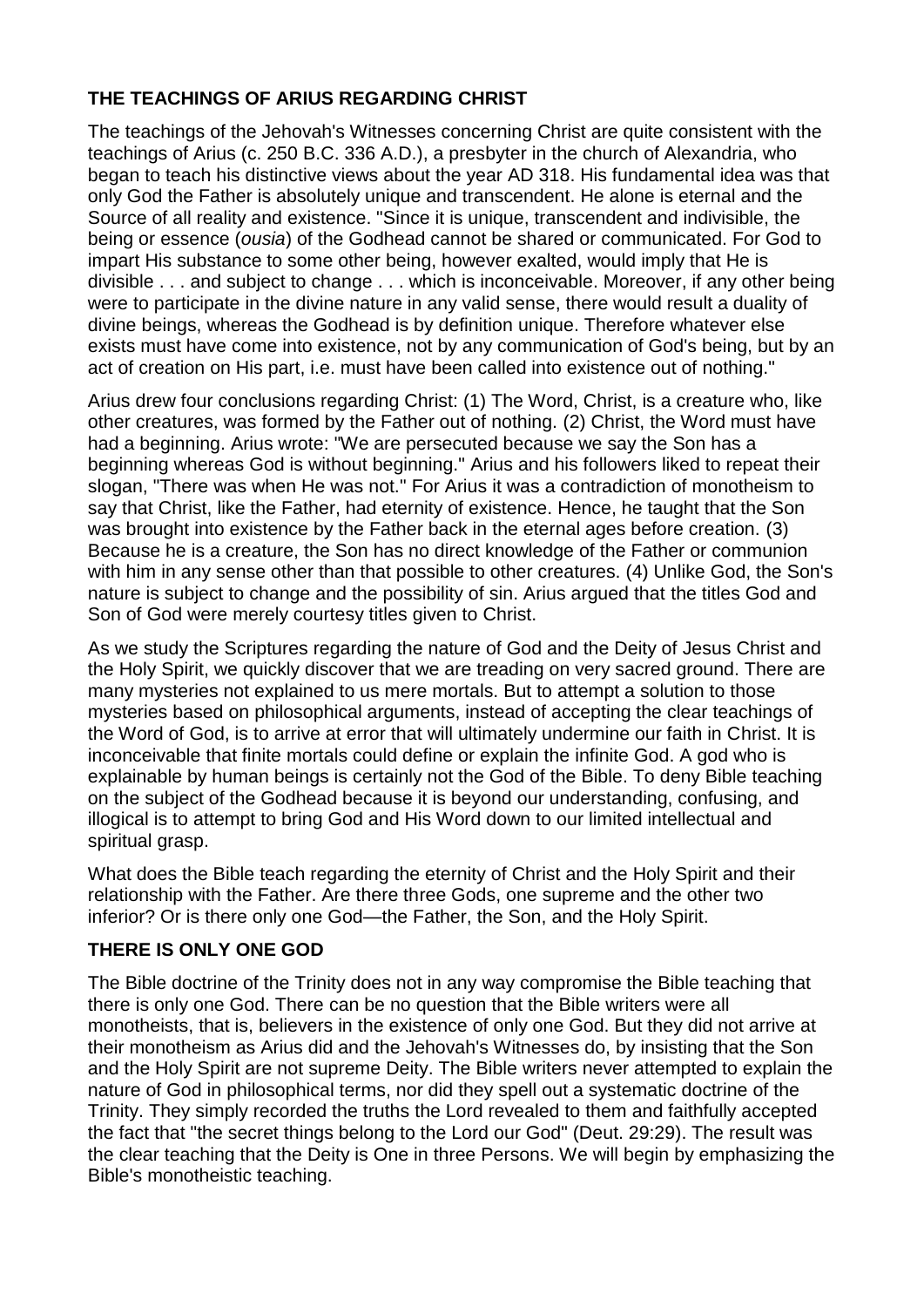The Hebrew of Deuteronomy 6:4 reads literally: "Jehovah [Yahweh] our God, Jehovah [is] One." Unlike the nations around them, who were polytheists, the Jews were monotheists, believing in only one true God. Moses reminded ancient Israel, "To you it was shown so that you would acknowledge that the Lord is God; there is no other besides him" (Deut. 4:35).

Consistently God revealed Himself to the prophets as One. The Psalmist wrote: "Let them know that you alone, whose name is the Lord [Yahweh], are the Most High over all the earth" (Ps. 83:18). "For you are great and do wondrous things; you alone are God [*Elohim*]" (Ps. 86:10).

Isaiah declared that no God ever preceded the one true God, and no other has ever come into existence to share His glory. "You are my witnesses, says the Lord, and my servant whom I have chosen, so that ye may know and believe me and understand that I am he. Before me there was no god formed, neither shall there be after me. I, even I am the Lord, and besides me there is no saviour" (Isa. 43:10, 11). "Thus says the Lord, the King of Israel, and his Redeemer, the Lord of hosts: I am the first and I am the last; besides me there is no god" (Isa. 44:6).

Whatever we believe about Jesus Christ and the Holy Spirit, we must not contradict the Scripture teaching that there is only one God. Jesus, Paul, and James taught the same truth, and it was believed consistently by the early Christian Church. When one of the scribes asked Jesus, "'Which commandment is the first of all?'" He answered, "'The first is, "Hear, O Israel: the Lord our God, the Lord is one [Deut. 6:4]; you shall love the Lord your God with all your heart, and with all your soul, and with all your mind, and with all your strength."'" (Mark 12:28-30.

The apostle Paul reiterated the monotheistic teaching of the Hebrew-Christian tradition by asserting: "We know that 'no idol in the world really exists,' and that 'there is no God but one'" (1 Cor. 8:4). "One Lord, one faith, one baptism, one God and Father of all, who is above all and through all and in all" (Eph. 4:5, 6).

James underlined the point: "You believe that God is one; you do well. Even the demons believe B and shudder" (James 2:19).

The doctrine of the Trinity taught in Scripture does not contradict the truth that there is only one God. This doctrine does not teach that there are three separate God's who are only morally and spiritually in perfect agreement. But what evidence is there that our one God is comprised of the Father, the Son, and the Holy Spirit?

#### **THERE IS ONLY ONE CREATOR: THE FATHER, THE SON, AND THE HOLY SPIRIT**

The creatorship of God is a prominent Scriptural truth. Our one God made man in His own image. The passages that speak of the Creator emphasize His oneness. Yet our one Creator comprises the Father, the Son, and the Holy Spirit.

The Bible teaches that we have only one Creator. "Have we not all one father? Has not one God created us?" (Mal. 2:10). 1 Peter 4:19 speaks of "a faithful Creator."

This faithful Creator speaks of Himself in the plural: "Then God said, "Let *us* make humankind in *our* image, according to *our* likeness" (Gen. 1:26, italics supplied). After Adam and Eve fell into sin, they were driven from the Garden of Eden lest they should eat of the tree of life and become immortal sinners (Gen. 3:22-24). "Then the Lord God said, 'See, the man has become like one of *us*, knowing good and evil.'" (Gen. 3:22, italics supplied). When the tower of Babel was being built, God said, "'Come, let *us* go down, and confuse their language there, so that they will not understand one another's speech.' So the Lord scattered them abroad" (Gen. 11:7, 8). Why did God speak of Himself in the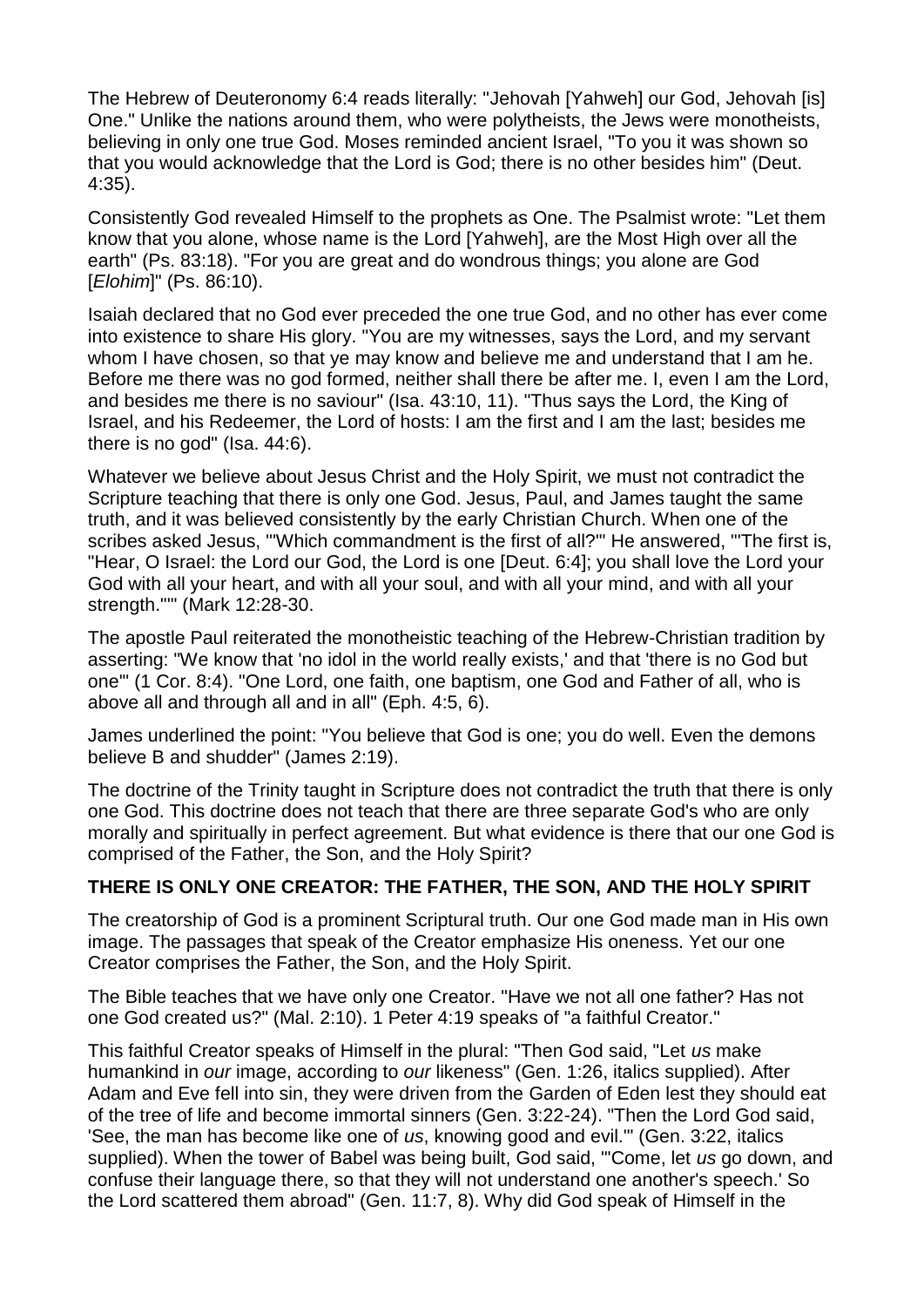plural in these passages? To suggest that it was because He was speaking in counsel with the angels does not answer the question. God did not make mankind in the image of the angels, nor is there evidence that angels know good and evil as God does. God's depiction of Himself as One who is plural is only adequately explained by comparing the New Testament with the Old. Our one Creator in whose image mankind was made was the Father, the Son, and the Holy Spirit.

The Father's role in creation is described in many Bible passages. For example: "In the beginning God created the heavens and the earth" (Gen. 1:1). "Know that the Lord [*Yahweh* or *Jehovah*] is God. It is he that made us, and we are his" (Ps. 100:3).

The Son is also described as the Creator. "Yet for us there is one God, the Father, from whom are all things and for whom we exist, and one Lord, Jesus Christ, through whom are all things and through whom we exist" (1 Cor. 8:6). "All things came into being through him [the Word, Christ], and without him not one thing came into being" (John 1:3). "For in him all things in heaven and on earth were created, things visible and invisible, whether thrones or dominions or rulers or powers—all things have been created through him and for him. He himself is before all things, and in him all things hold together" (Col. 1:16, 17). "In these last days he has spoken to us by a Son, whom he appointed heir of all things, through whom he also created the worlds. He is the reflection of God's glory and the exact imprint of God's very being, and he sustains all things by his powerful word" (Heb. 1:2, 3).

Likewise the Holy Spirit is presented as the Creator. "And the Spirit of God moved upon the face of the waters" (Gen. 1:2). "The Spirit of God has made me, And the breath of the Almighty gives me life" (Job. 33:4). "Thou doest send forth Thy Spirit, they are created" (Ps. 104:30).

The point is that the Creator who is one Deity, not three, comprises three divine Persons: the Father, the Son, and the Holy Spirit.

# **LIKE THE FATHER, CHRIST IS SUPREME JEHOVAH (YAHWEH), ETERNAL GOD**

There is no clearer teaching in Scripture than that Jesus Christ is the Deity, equal with the Father in authority and power, having exactly the same nature as well as eternity of existence.

Paul's statements in Colossians 1:19 and 2:9 establish conclusively that the full and complete nature of the Deity dwells in Christ. "For in him all the fullness of God was pleased to dwell" (Col. 1:19). "For in him the whole fullness of deity dwells bodily" (Col. 2:9). The word "fullness" translates the Greek word *pleroma* that means "*sum total, fullness*, even (*super*) *abundance . . .* of something". Arndt and Gringrich translate Colossians 2:9: "*the full measure of deity."* Kittel's *Theological Dictionary of the New Testament* comments: "Col. 1:19: It has pleased God that the whole fullness of essence should take up dwelling (aor.) in Christ. According to the context, in a combination of thoughts from 2 Cor. 5:19 and 8:9 etc., the reference is to the historical Jesus . . . and hence to the fullness of the essence of the God of love. In Col. 2:9 the whole fullness of Godhead, understood from the standpoint of power, is ascribed (pres.) to the exalted Lord; this belongs wholly and undividedly to Christ." The word "Godhead" (Col. 2:9) translates the Greek word that means Deity (*theotes*). Thus the total Deity dwells in Christ.

Jesus claimed equality with God. Because He had healed a man on the Sabbath day (John 5:1-16), the Jewish religious leaders objected and "started persecuting" (verse 16) Him. "But Jesus answered them, 'My Father is still working, and I also am working.' For this reason the Jews were seeking all the more to kill him, because he was not only breaking the sabbath, but was also calling God his own Father, thereby making himself equal to God. Jesus said to them, 'Very truly, I tell you, the Son can do nothing on his own,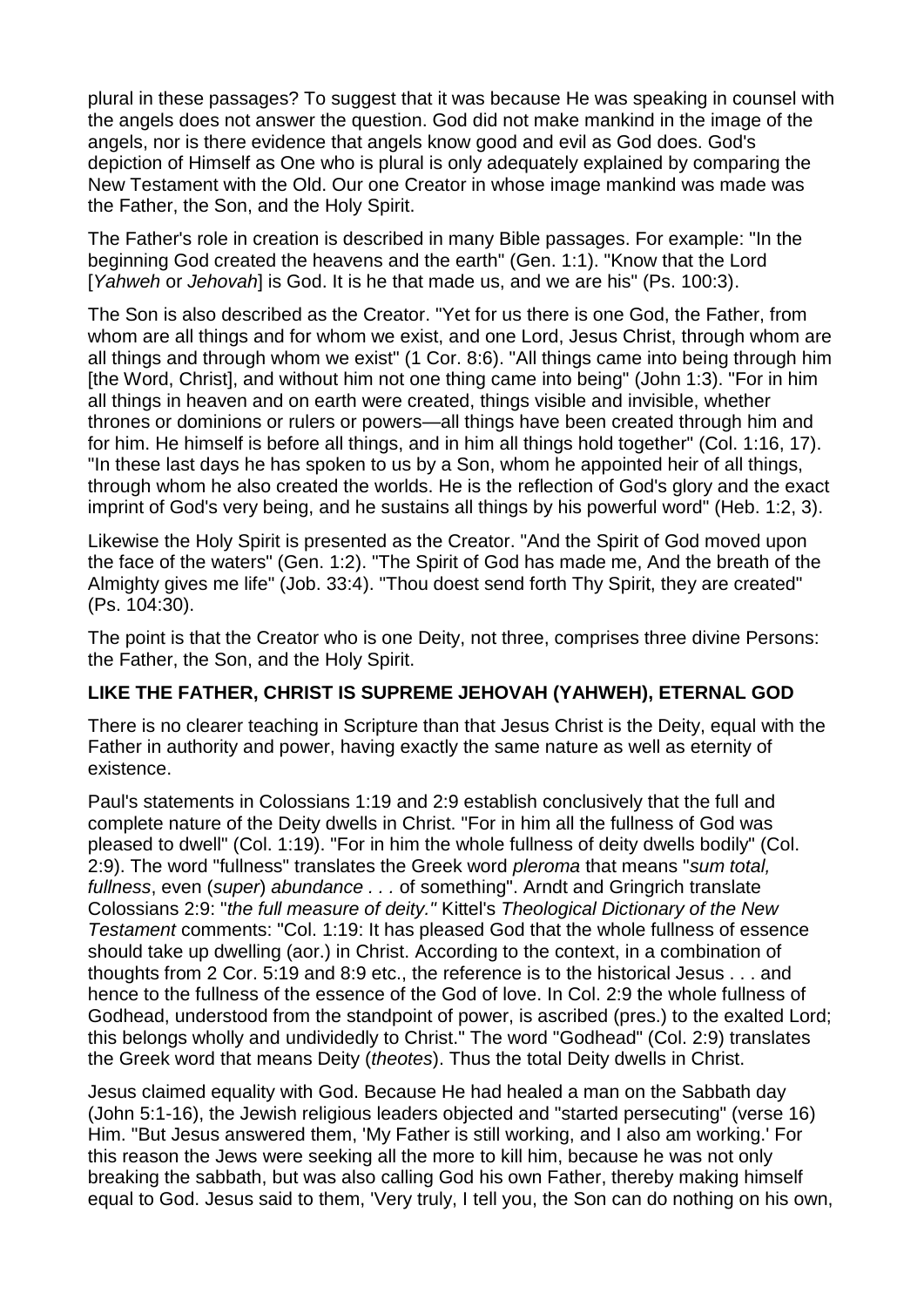but only what he sees the Father doing; for whatever the Father does, the Son does likewise.'" (Verses 17-19).

The objection is sometimes raised that, because the Jews *interpreted* Jesus as "making himself equal to God," does not prove that He was intending them to interpret Him in that way. But neither Jesus nor John, the Gospel writer, in any way denied the interpretation that He was making Himself equal with God. It would have been very simple for Jesus to correct such a misapprehension. In fact, His following discourse simply underlined His claim to equality with God. "Whatever the Father does, the Son does likewise" (verse 19). "Indeed, just as the Father raises the dead and gives them life, so also the Son gives life to whomever he wishes. The Father judges no one but has given all judgment to the Son, so that all may honour the Son just as they honour the Father" (verses 21-23). If Jesus had been only a perfect human while He was on earth, as the Jehovah's witnesses claim, He never could have made statements like that. It was precisely because they thought He was a mere human making divine claims for Himself that the Jews were seeking to kill Him.

C. K. Barrett comments: "God is essentially and unchangeably creative . . ; what God does Jesus also does (v. 19). . . . The Jews are not slow to see the implications of Jesus' argument, and are when they see them the more anxious to kill him. . . . Sabbathbreaking, though important, was a comparatively trivial offence. . . . Jesus had called God his *own* father . . . a form of speech which did not arise out of liturgical custom or the notion of Israel as God's child; and the assumption of a uniform activity common to Jesus and to God could only mean that Jesus was equal to God. This inference John of course himself admits, but rightly presents it as extremely provocative to the Jews."

In writing his Gospel, John could easily have corrected the Jews mistaken interpretation, if, indeed, it had been mistaken. He later corrected a misinterpretation of Jesus' words (John 21:22, 23). But on this occasion, He simply recorded Jesus' claim to the same honour and power possessed by the Father. We can only conclude that Jesus claimed equality with the Father.

This claim became more insistent in following discussions with the Jewish leaders. "Jesus said to them, 'Very truly, I tell you, before Abraham was, I am.' So they picked up stones to throw at him, but Jesus hid himself and went out of the temple" (John 8:58, 59). Jehovah's Witnesses would have us believe that Jesus was claiming pre-existence, but not *eternal* pre-existence. It is questionable whether the Jewish leaders would have immediately taken up stones to take His life if He had not been identifying Himself with the Father. Obviously they recognized the name I AM as a title of Deity. And rightfully so. This was the name by which *Yahweh* identified Himself to Moses. "God said to Moses, 'I AM WHO I AM. He said further, 'Thus you shall say to the Israelites, "I AM has sent me to you." God also said to Moses, 'Thus you shall say to the Israelites, "The Lord, the God of your ancestors, the God of Abraham, the God of Isaac, and the God of Jacob, has sent me to you": This is my name forever, and this my title for all generations.'"(Exod. 3:14, 15).

Similar "I am" statements occur in Isaiah referring to *Yahweh*. Bowman comments: "Most biblical scholars who have written extensively on the subject agree that these 'I am' sayings in Isaiah are even more relevant to John 8:58 than the words of God in Exodus 3:14. The NWT [New World Translation of the JWs] renders these sayings as 'I am the same' or 'I am the same one,' which further hides the parallel. In Hebrew they read literally 'I [am] he,' and in the Septuagint were translated *ego eimi*, 'I am' (Isa. 41:4; 43:10; 46:4; 52:6; see also 45:18)."

R. C. H. Lenski contrasts the tenses of the Greek verbs in Jesus statement of John 8:58, "Before Abraham was [aorist or past tense, *genesthai*], I am [present tense, *eimi*]." Lenski points out: "As the aorist [past tense] sets a point of beginning for the existence of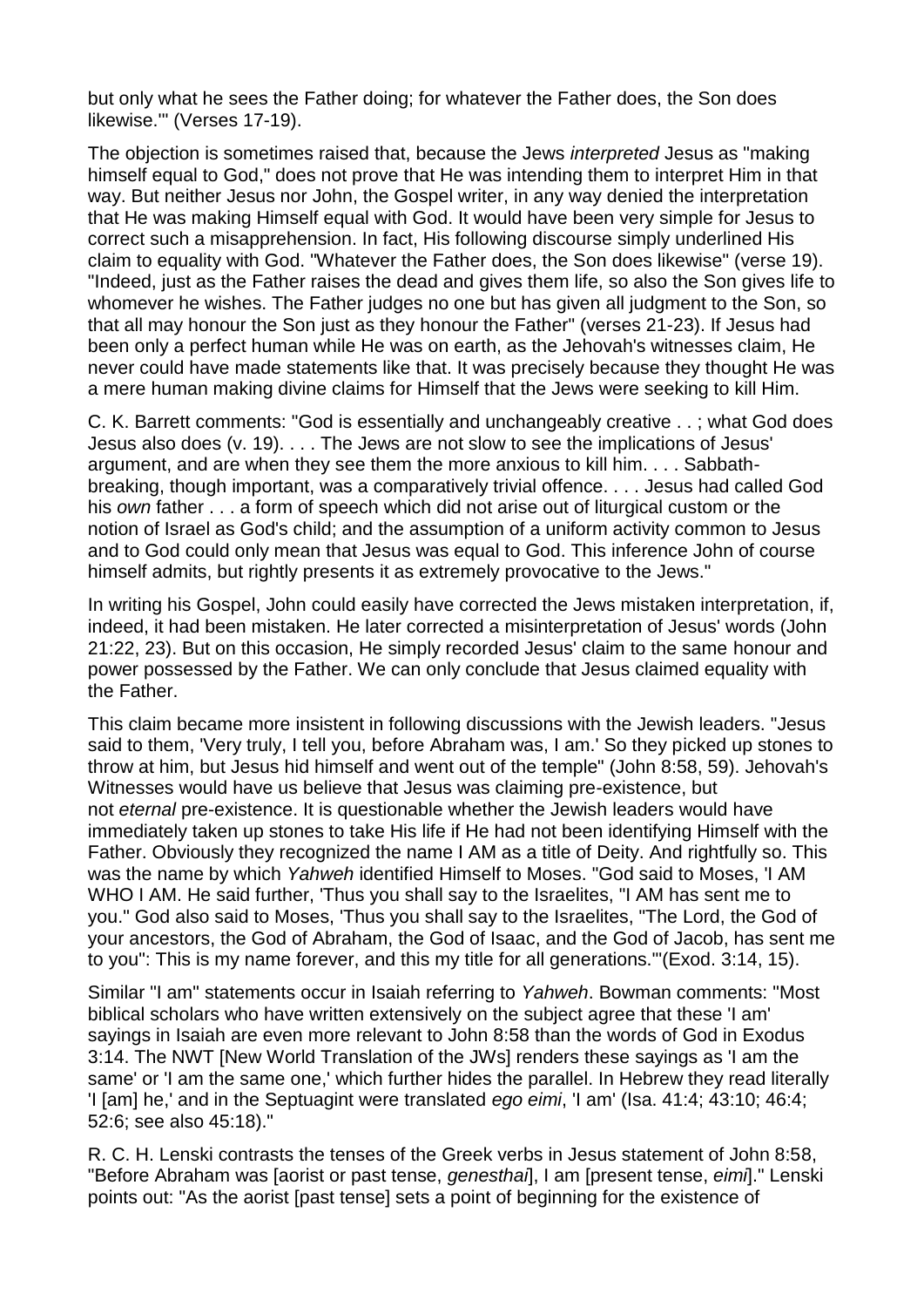Abraham, so the present tense 'I am' predicates absolute existence for the person of Jesus, with no point of beginning at all. That is why Jesus does not use the imperfect . . . 'I was'; for this would say only that the existence of the person of Jesus antedates the time of Abraham and would leave open the question whether the person of Jesus also has a beginning like that of Abraham (only earlier) or not. What Jesus declares is that, although his earthly life covers less than fifty years, his existence as a person . . . is constant and independent of any beginning in time as was that of Abraham. For what Jesus here says about himself in comparison with Abraham is in the nature of the case true of him in comparison with any other man, no matter how far back the beginning of that man's existence lies. 'I am' = I exist. Thus with the simplest words Jesus testifies to the divine, eternal pre-existence of his person."

No wonder the Jews took up stones to stone Him. Because Jesus was claiming to be Yahweh, they regarded Him as a blasphemer worthy of death. The Jehovah's Witnesses and others react differently; they deny His claim by misinterpreting His words.

The eternal pre-existence of Christ is taught in other passages of Scripture. For example, in predicting the Messiah's birth in Bethlehem, Micah wrote: "But as for you, Bethlehem Ephrathah, Too little to be among the clans of Judah, from you One will go forth for Me to be ruler in Israel. His goings forth are from long ago, from the days of eternity" (Micah 5:2, NASB). The prophet was not predicting that the Messiah who would be born in Bethlehem had a beginning somewhere back *within* the days of eternity. He was emphasizing that *throughout* the days of eternity, the Messiah had continuing existence.

The same thought is expressed in Hebrews 7:2, 3. King Melchizedek of Salem, priest of the Most High God to whom Abraham paid tithes when he returned from battle is likened to Christ, the Son of God. We are not told who Melchizedek was, but we are told that he was "without father, without mother, without genealogy, having neither beginning of days nor end of life, but resembling the Son of God, he remains a priest forever" (Heb. 7:3). Whatever the passage is intended to tell us about Melchizedek, it is clear that the writer's purpose is to say that the Son of God had "neither beginning of days nor end of life." Christ's eternity of existence is underlined.

In Revelation, chapter 1, the Father is spoken of as "Him who is and who was and who is to come" (verse 4). In verse 8, the Father is identified as "the Alpha and the Omega," "who is and who was and who is to come, the Almighty." The Father's eternity of existence is clearly pinpointed. The Jehovah's Witnesses are correct in reminding us that the title "Alpha and Omega" is not claimed by Christ in verse 11. These words do not occur in the Greek text. But in Revelation 22:12-16, the title Alpha and Omega is claimed by Christ. "And, behold, I come quickly; and my reward is with me, to give every man according as his work shall be. I am Alpha and Omega, the beginning and the end, the first and the last. . . . I Jesus have sent mine angel to testify unto you these things in the churches." The same designation of His eternity of existence claimed by Jehovah in Revelation 1 is claimed by Jesus in Revelation 22 (compare Isa. 44:6).

When Jesus was born in Bethlehem in fulfilment of the Old Testament prophecies, in His Person God came to be with mankind. Matthew interpreted Isaiah 7:14 as a messianic prophecy referring to Jesus. "All this took place to fulfil what the Lord had said through the prophet.' The virgin will be with child and will give birth to a son, and they will call him Immanuel'—which means, 'God with us'" (Matt. 1:22, 23). Baby Jesus (the child and man He became) was not a mere perfect human. He was fully God and fully man. "Immanuel" in Isaiah 7:14, the passage that Matthew quotes in reference to Jesus, is speaking of Jehovah (*Yahweh*). Thus, according to Matthew, Jesus was "Jehovah with us."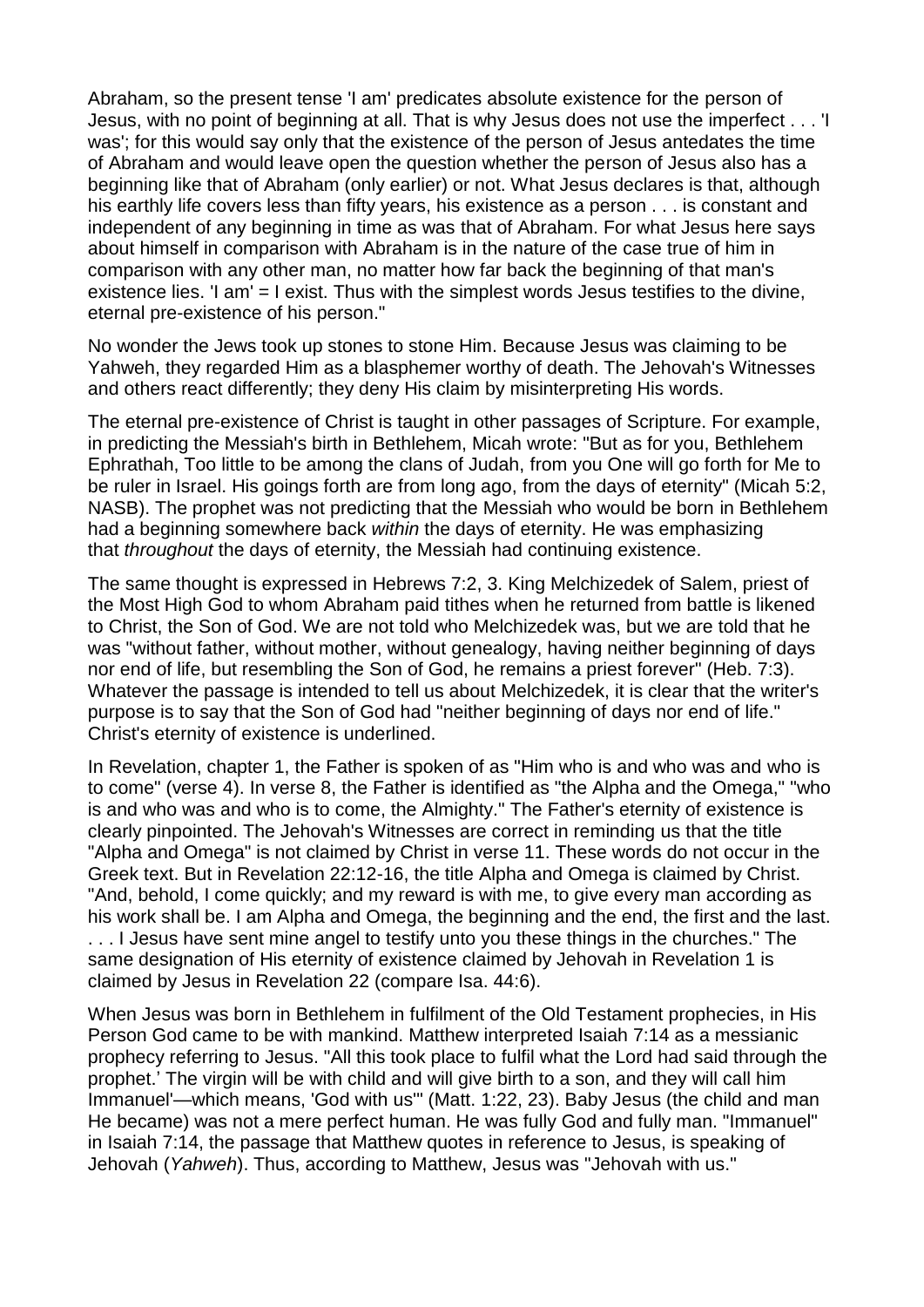Forecasting the coming of the Messiah, Isaiah spoke of Him as "Wonderful Counsellor, Mighty God, Everlasting Father, Prince of Peace" (Isa. 9:6). This does not mean that the Father and the Son are the same Personality. It means that, though having a distinct personality, Jesus was, and still remains the "exact imprint of God's very being" (Heb. 1:3). As the Father is worshipped, so Christ was to be worshipped when He came to earth in human form: "And again, when he brings the firstborn into the world, he says, 'Let all God's angels worship him'" (Heb. 1:6). The Father addresses the Son as the Deity: "'Your throne, O God, is forever and ever, and the righteous sceptre is the sceptre of your kingdom'" (Heb. 1:8). The Father speaks of His Son as "Lord": "'In the beginning, Lord you founded the earth, and the heavens are the work of your hands'" (Heb. 1:10).

The writer of the epistle to the Hebrews identifies Jesus as God. "Yet Jesus is worthy of more glory than Moses, just as the builder of a house has more honour than the house itself. (For every house is built by someone, but the builder of all things is God.)" (Heb. 3:3, 4) Jesus who is God is "the builder of the house" in which Moses was "a servant" (verse 5). We are Christ's house "if we hold firm the confidence and the pride that belong to hope." (verse 6).

Two Jehovah's Witness ladies who were visiting my home refused to pray with me because I would pray directly to Jesus as Lord. They insisted that we should pray only to the Father. But if the angels are to worship Him (Heb. 1:6), why should not we? After His humiliation on this earth and terrible death on the cross, "God also highly exalted him and gave him the name that is above every name, so that at the name of Jesus every knee should bend, in heaven and on earth and under the earth, and every tongue should confess that Jesus Christ is Lord, to the glory of God the Father" (Phil. 2:9, 10). When

Stephen was being stoned "he prayed, 'Lord Jesus, receive my spirit'" (Acts 7:59). Bruce Metzger comments: "It is obviously both foolish and sinful to pray to anyone except God. If therefore the opinion of the Jehovah's Witnesses be correct, namely, that Jesus is only a spirit creature, then Stephen was an idolater in praying to one who was not truly God."

Jesus identified Himself with the Father in a manner that established their equality as Deity and unity of essence. "'If you know me, you will know my Father also. From now on you do know him and have seen him.' Philip said to him, 'Lord show us the Father, and we will be satisfied.' Jesus said to him, 'Have I been with you all this time, Philip, and you still do not know me? Whoever has seen me has seen the Father. How can you say, "Show us the Father"? Do you not believe that I am in the Father and the Father is in me? The words that I say to you I do not speak on my own; but the Father who dwells in me does his works. Believe me that I am in the Father and the Father is in me; but if you do not, then believe me because of the works themselves'" (John 14:7-11; compare John 10:30-38).

The passage teaches: (1) Knowing Jesus is knowing the Father. No mere man could have made such a claim. (2) The Father and the Son dwell within one another. Here is a statement of unity within the Deity that is beyond human explanation. But the statement has enormous implications. To speak to One is to speak to the Other. To worship the One as only Deity is to worship the Other as only Deity. (3) The Father's works are Jesus' works, and Jesus' works are the Father's works. Therefore, the love manifest by Jesus is the love of the Father. Christ's healing ministry is the Father's healing ministry. Christ's words of compassion and forgiveness come from the compassionate, forgiving heart of the Father. No wonder the prophet predicted that the Messiah would be "the Mighty God, Everlasting Father, Prince of Peace (Isa. 9:6).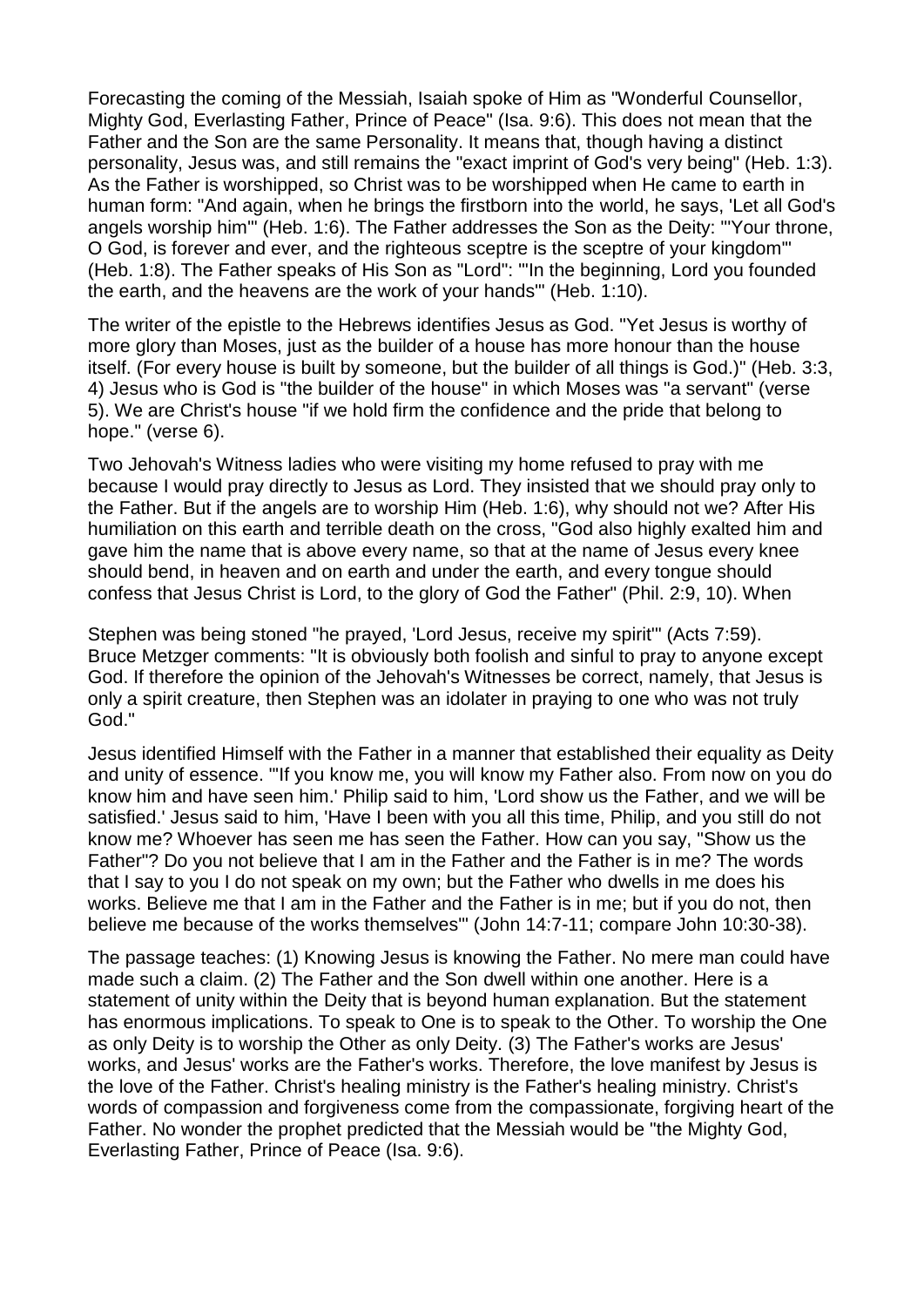The Father did not become the Son; they are distinct Persons. But their essential unity is so infinitely close that they are one God. With Jesus as infinitely loving Lord and Saviour, we have the Father as infinitely loving Lord and Saviour.

Thomas had no doubt of this when, convinced of Jesus identity after His resurrection, he exclaimed, "'My Lord and my God!'" (John 20:28). To a Jew, a statement such as that was an unequivocal acknowledgement that Jesus was Jehovah God.

Titus 2:13 refers to "the blessed hope and the manifestation of the glory of our great God and Saviour, Jesus Christ." Second Peter1:1 speaks of "the righteousness of our God and Saviour Jesus Christ." "These passages follow exactly the same construction as is found in the expressions 'our Lord and Saviour Jesus Christ,' 'the Lord and Saviour Jesus Christ,' and 'the Lord and Saviour' (2 Peter 1:11; 2:20; 3:2, 18). This construction in Greek connects two nouns with the Greek word for *and* (*kai*) and places a definite article "the" in front of the first noun but not in front of the second (e.g., 'the Lord and Saviour'). In fact every occurrence of this construction, when the nouns are singular and are common nouns describing persons (Father, Son, Lord, Saviour, brother, etc.), uses the two nouns to refer to the same person. Thus the construction used, and especially the way Peter uses it elsewhere, strongly supports the conclusion that in 2 Peter 1:1 [as also in Titus 2:13] Jesus is called 'God.'"

First John 5:20 identifies Jesus as God: "And we know that the Son of God has come and has given us understanding so that we may know him who is true; and we are in him who is true, in his Son Jesus Christ. He is the true God and eternal life." The Son is the source of our eternal life (1 John 1:2; compare 5:11-13). We are in the Son Jesus Christ who "is the true God and eternal life."

Old Testament passages that refer to Jehovah (*Yahweh*) are sometimes applied to Jesus Christ in New Testament quotations. For example, Isaiah 40:3, "Prepare the way of the Lord [*Yahweh* or *Jehovah*]*"*, is quoted in Matthew 3:3, "Prepare the way of the Lord [*kurios,* Christ]." Isaiah 8:13, 14 depicts the Lord (*Yahweh* or *Jehovah*) as "a stone of stumbling" and "a rock of offence." Peter quotes the passage and applies it to Christ. "Unto you therefore which believe he [Christ] is precious: but unto them which be disobedient, the stone which the builders disallowed, the same is made the head of the corner, and a stone of stumbling, and a rock of offence" (1 Peter 2:7, 8. In Zechariah12:10, Jehovah is spoken of as pierced (cf. verse 1): "They shall look upon me whom they have pierced". In speaking of Jesus' side being pierced with a spear as He hung upon the cross, John writes: "And again another scripture saith, They shall look on him whom they pierced" (John 19:37, KJV; cf. verse 34). Once again, Jehovah is Christ. When Isaiah received a vision of Jehovah, he exclaimed: "My eyes have seen the King, the Lord of hosts!" (Isa.6:5). John refers to the passage (Isa. 6:1-10) and adds, "Isaiah said this because he saw his glory and spoke about him" (John 12:41). It was the glory of Christ that Isaiah saw. But, as recorded in Isaiah 6, Isaiah saw the glory of Jehovah. The apostle Paul wrote of Christ: "For to this end Christ died and lived again, so that he might be Lord of both the dead and the living. . . . For it is written, 'As I live, says the Lord, every knee shall bow to me, and every tongue shall give praise to God'" (Rom. 14:9, 11). The Old Testament passage Paul quotes applies to Jehovah: "'To me every knee shall bow, and every tongue shall swear'" (Isa. 45:23; cf. Phil. 2:9-11).

The Septuagint, the Greek translation of the Old Testament, translates *Yahweh* by *Kurios*, Lord. *Kurios* occurs749 times in the New Testament. In the vast majority of cases it is applied to the Father or to Christ. Christ is spoken often in the New Testament as supreme Lord. "You know the message he sent to the people of Israel, preaching peace by Jesus Christ, he is Lord of all" (Acts10:36). But according to both Old and New Testaments there is only one Lord (Deut. 6:4; Zech. 14:9; 1 Cor. 8:6; Eph. 4:5). Christ is Lord or Jehovah.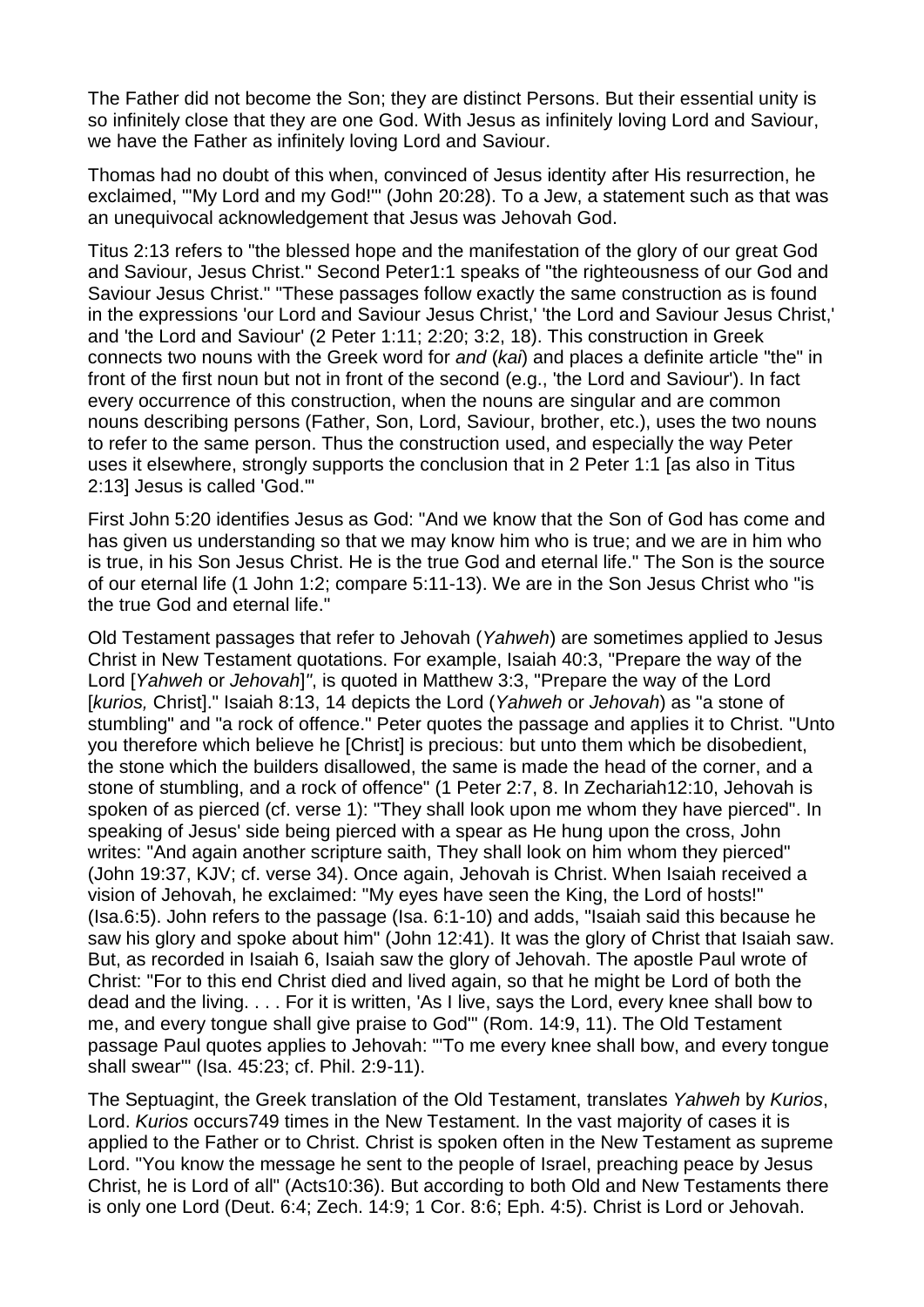Predicting the work of his son John the Baptist, Zechariah exclaimed: "And you child, will be called the prophet of the Most High; for you will go before the Lord to prepare his ways"(Luke 1:76). The Most High, the Lord for whom John the Baptist functioned as forerunner, was Jesus Christ (Matt. 11:10; Mal.3:1).

Jesus Christ is the Deity, one with the Father in essence, nature, authority, and power, possessing all of the characteristics and prerogatives of God. There never was a time when He did not exist. He was not brought into existence by the Father, but has eternity of pre-existence. The Christ who bore our sins on the cross is the King of the universe.

### **IS CHRIST SUBORDINATE TO THE FATHER?**

Some New Testament passages refer to Christ's subordinate role when He was here on earth. As a God-man who had accepted the limitations of humanity, Jesus assumed a dependent role. For example, note His statement: "The Father is greater than I" (John 14:28). In the same chapter, Jesus stated the divine mystery, "He that hath seen me hath seen the Father . . . Believest thou not that I am in the Father, and the Father in me?" (Verses 9, 10). Since there was a divine oneness between the Son and the Father, Christ remained God in the fullest sense. Yet He had adopted the position of a human being so that He might be our example in the battle with sin (1 Peter 2:21). In His dependent position during the incarnation, it was true to say that His Father was greater, not as God, but in terms of the role He was performing in the salvation of humanity.

A similar explanation may be given to such statements as the following: "But about that day or hour no one knows, neither the angels in heaven, nor the Son, but only the Father" (Mark 13:32). In His role of Messiah, the God-man who had taken on the limitations of humanity had laid aside divine knowledge which, as God, He naturally possessed. He deliberatively chose not to exercise some of the prerogatives and powers of Deity which were His by nature. Thus He placed Himself in a position to be our example in the battle with human existence and with sin.

Jesus Christ's subordinate role during His earthly existence is explained by the apostle Paul: "Let the same mind be in you that was in Christ Jesus, who, though he was in the form of God, did not regard equality with God as something to be exploited, but emptied himself, taking the form of a slave, being born in human likeness. And being found in human form, he humbled himself and became obedient to the point of death—even death on a cross" (Phil. 2:5-8).

The Jehovah's Witnesses mistranslate this passage as follows: "Christ Jesus, who, although he was existing in God's form, gave no consideration to a seizure, namely, that he should be equal to God." In fact, the verse is more accurately translated: "Who being in the form of God, did not consider it a prize [to be retained] to be equal with God." Since Christ was already in the form of God, "equal with God" (John 5:18), the "I AM' (John 8:58), there was no question of His wishing to seize or rob equality with the Deity. He was already God in the fullest sense. The word translated "robbery" in the King James Version (*harpagmos*) may also mean "prize," "booty." Christ did not consider His equality with the Deity a prize to which He should cling, but "emptied himself taking the form of a slave" (verse 7). If Christ had not already been equal with the Father, why was it necessary for Him to empty Himself? This does not mean that Christ ceased to be Deity; for the purpose of the incarnation, He laid aside some of His divine powers and prerogatives. Even so, He exercised His divine right to forgive people's sins (Mat. 9:6). Although during His earthly existence Jesus remained God in the fullest sense, He chose not to use those aspects of His divine power that would give Him an advantage over us in the battle with sin.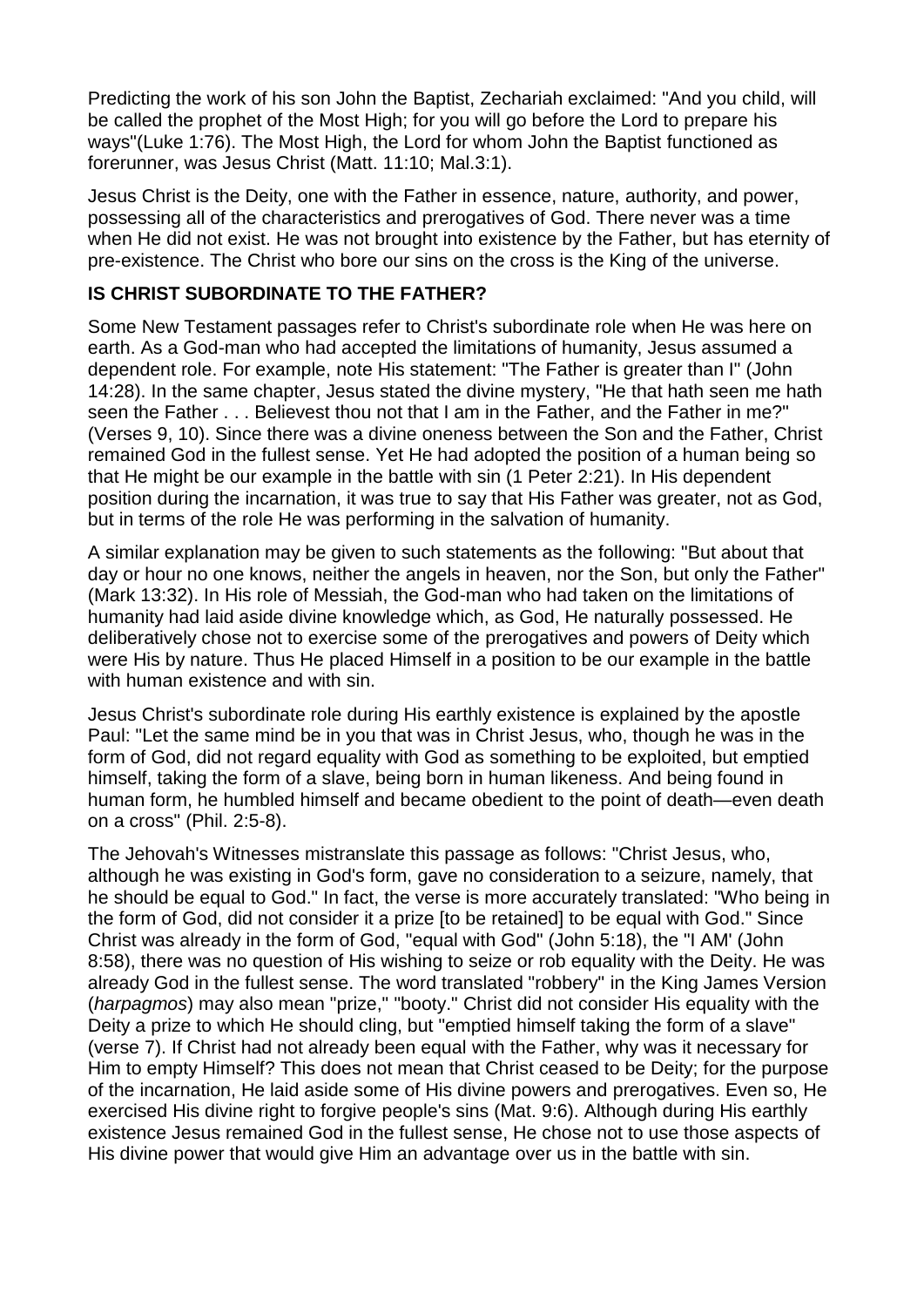A few other passages in the epistles of Paul have been interpreted to mean that, since His return to heaven, Christ is subordinate to the Father. "And you belong to Christ, and Christ belongs to God" (1 Cor. 3:23). The Greek translates literally: "And you [are] of Christ, and Christ [is] of God." The passage is speaking about the unity of the church with its leaders. "So then let no one boast in men. For all things belong to you, whether Paul or Apollos or Cephas or the world or life or death or things present or things to come; all things belong to you, and you belong to Christ; and Christ belongs to God" (verses 21-23). Paul's point is that no leader should be exalted over another. The divisive commitments of the Corinthian believers to particular leaders (Paul, Apollos, Peter) were fragmenting the church. All the leaders belonged to the church members, and they were all to be one in Christ as Christ is one with God. Paul is not saying that "you are subordinate to Christ, as Christ is subordinate to God." Rather he is saying, "You are one with Christ, as Christ is one with God."

Another controversial passage is 1 Corinthians 11:3: "But I want you to understand that Christ is the head of every man, and the husband is the head of his wife, and God is the head of Christ." Giving this an extreme interpretation, it could be concluded that as Christ is the Lord and Master of every man, so a husband is to be lord and master over his wife, as God is Lord and Master over Christ. From this interpretation emanates the concept of the subordination of Christ to the Father. Certainly Christ's role as Saviour, High Priest, and Mediator is a separate role from that of the Father. And Christ's role is under the direction of the Deity to which He belongs. The Deity (Father, Son, and Holy Spirit) decided the distinctive roles of the three members of the Godhead in the salvation process. And the roles of the Son and the Holy Spirit are under the direction and protection of the Deity. Just so, every man is under the direction and protection of Christ, and every Christian wife, although equal with her husband under God (see verse 11), accepts his role as leader and protector. Among equals there is often a head. A committee of equals may have a chairman who has a distinctive role, even though he is not superior to the committee members.

A third difficult passage in the writings of Paul is 1 Corinthians15:28: "When all things are subjected to him, then the Son himself will also be subjected to the one who put all things in subjection under him, so that God may be all in all." We have established that Christ is God, equal with the Father in authority and power. At the end of time, Christ's distinctive role as Saviour, High Priest, and Mediator will be complete. It will then be apparent that the Deity (Father, Son, and Holy Spirit) is responsible for man's salvation. Our One God (Father, Son, and Holy Spirit) will subject the separate redemptive functions of the Son and the Holy Spirit to the one unified function of King of Kings and Lord of Lords.

# **THE HOLY SPIRIT IS ALSO SUPREME JEHOVAH (***YAHWEH***), ETERNAL GOD**

The Holy Spirit is not presented in the Bible merely as God's force or influence. Even though it is not possible for a human being to understand fully the nature of the Holy Spirit, enough is revealed so that we can be clear on two major points: (1) The Holy Spirit is a Person. (2) The Holy Spirit is Deity, equal with God the Father and God the Son in authority and power.

The Bible evidence is that, although the Holy Spirit does not possess a bodily form, He has the characteristics of personality. He is a Person who thinks, knows, feels, and communicates. The Holy Spirit has infinite intellect. He is a divine Teacher. In Old Testament times "you gave your good Spirit to instruct them" (Neh. 9:20). Jesus promised, "The Holy Spirit will teach you at that time what you should say" (Luke 12:12). "The Counsellor, the Holy Spirit, whom the Father will send in my name, will teach you all things and will remind you of everything I have said to you" (John14:26).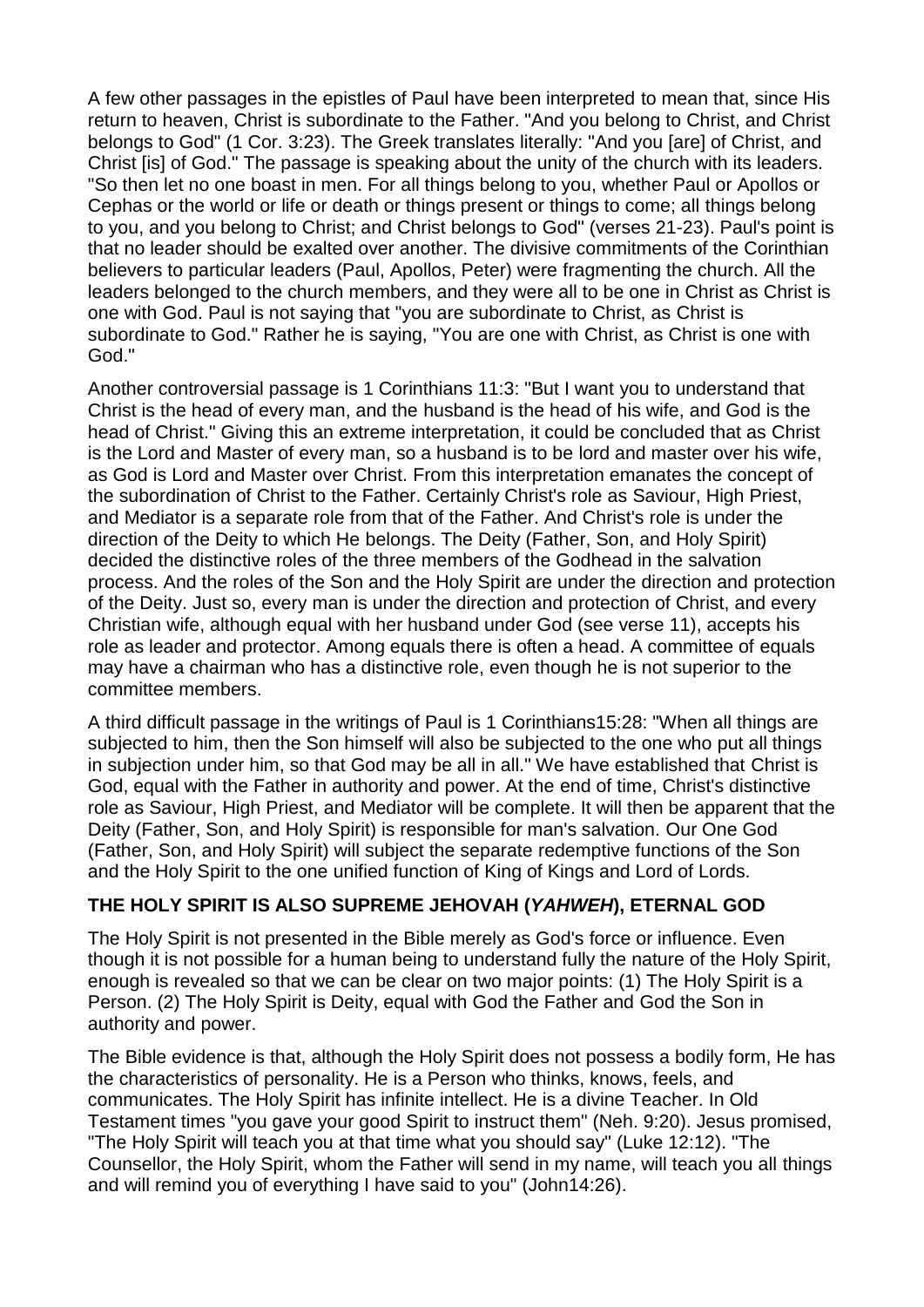The name "Counsellor" or "Comforter" translates the Greek word *parakletos* (Paraclete). The title is composed of the preposition *para* meaning "beside" and the adjective *kletos* meaning "called" or "one called." Hence, the literal meaning of *parakletos* is "one called to the side of." The Latin translators often rendered it by *advocatus* (advocate).But the words Advocate and Comforter do not adequately describe the Holy Spirit's work. He is the "Helper," the One who is called to our aid, the One summoned to assist and sustain us.

Like the Gospel writers, Paul presents the Holy Spirit as the divine Teacher. "No one comprehends the thoughts of God except the Spirit of God. Now we have received not the spirit of the World, but the Spirit which is from God, that we might understand the gifts bestowed on us by God. And we impart this in words not taught by human wisdom but *taught by the Spirit*, interpreting spiritual truths to those who possess the Spirit" (1 Cor. 2:11-13).

When Jesus predicted the Spirit's coming as the divine Teacher, He referred to Him as "He." "But when he, the Spirit of truth, comes, he will guide you into all truth" (John 16:13). Even though *pneuma,* the word translated Spirit, is neuter gender in Greek, it is immediately preceded by the masculine personal pronoun *ekeinos,* because the Spirit is a Person. The same is true in John 15:26, "When the Counsellor comes, whom I will send to you from the Father, the Spirit of truth who goes out from the Father, he [*ekeinos*] will testify about me".

The Holy Spirit experiences emotion. Ancient Israel "rebelled and grieved his Holy Spirit" (Isa. 63:10). We are counselled, "Do not grieve the Holy Spirit of God" (Eph. 4:30). Only persons can be grieved. Such language indicates the personality of the Holy Spirit.

The Holy Spirit is described in Scripture as exercising will. Writing of spiritual gifts, Paul identified their source: "All these worketh that one and the self-same Spirit, dividing to every man severally as he will" (1 Cor. 12:11). Thus the Spirit wills to give spiritual gifts to each believer. When travelling through Asia Minor, Paul and his companions "went through the region of Phrygia and Galatia, having been forbidden by the Holy Spirit to speak the word in Asia. And when they had come opposite Mysia, they attempted to go into Bithynia, but the Spirit of Jesus did not allow them"(Acts 16:6, 7). At the Jerusalem Council (Acts 15), the letter drafted by the apostles and other church leaders to be sent to the Gentile believers included the words, "It seemed good to the Holy Spirit and to us to lay upon you no greater burden than these essentials" (Acts 15:28).

The Holy Spirit has intellect, emotion, and will, the three marks of personality. No mere force could be said to think, teach, feel, and decide.

The activities of the Holy Spirit indicate personality. He hears (John 16:13. He speaks (Matt. 10:20; Acts 13:2; 1 Tim. 4:1; Rev.14:13). He convicts (John 16:8; Gen. 6:3; 1 Chron. 12:18; Zech.12:10; Rev. 22:17). He imparts love (Rom. 5:5). He imparts special skills (Exod. 31:3; 35:31; Judges 13:25; 14:6, 19). He encourages (Acts 9:31). He transforms (2 Cor. 3:18). He consecrates for special ministry (Acts 20:28; Num. 11:17, 25, 29; 1 Sam. 10:6, 10). He leads(Eze 1:12, 20, 21; 3:12, 14; Matt. 4:1; Luke 2:27; Acts 8:29, 39; 10:19, 20; 13:2, 4; Rom. 8:14).

The characteristics of the Deity are the characteristics of the Holy Spirit. He is eternal (Heb. 9:14). He is omnipotent: (1) He is the Creator (Gen. 1:2; Job 33:4; Ps. 104:30). (2) Mary conceived the incarnate Christ by the Holy Spirit (Matt. 1:18, 20; Luke 1:35). (3)He empowered the ministry of Christ (Acts 10:38; Isa. 61:1, 2; Luke4:18). (4) He raised Christ from the grave (Rom 8:11; 1 Peter 3:18). (5) He is a miracle worker (Rom. 15:19). (6) He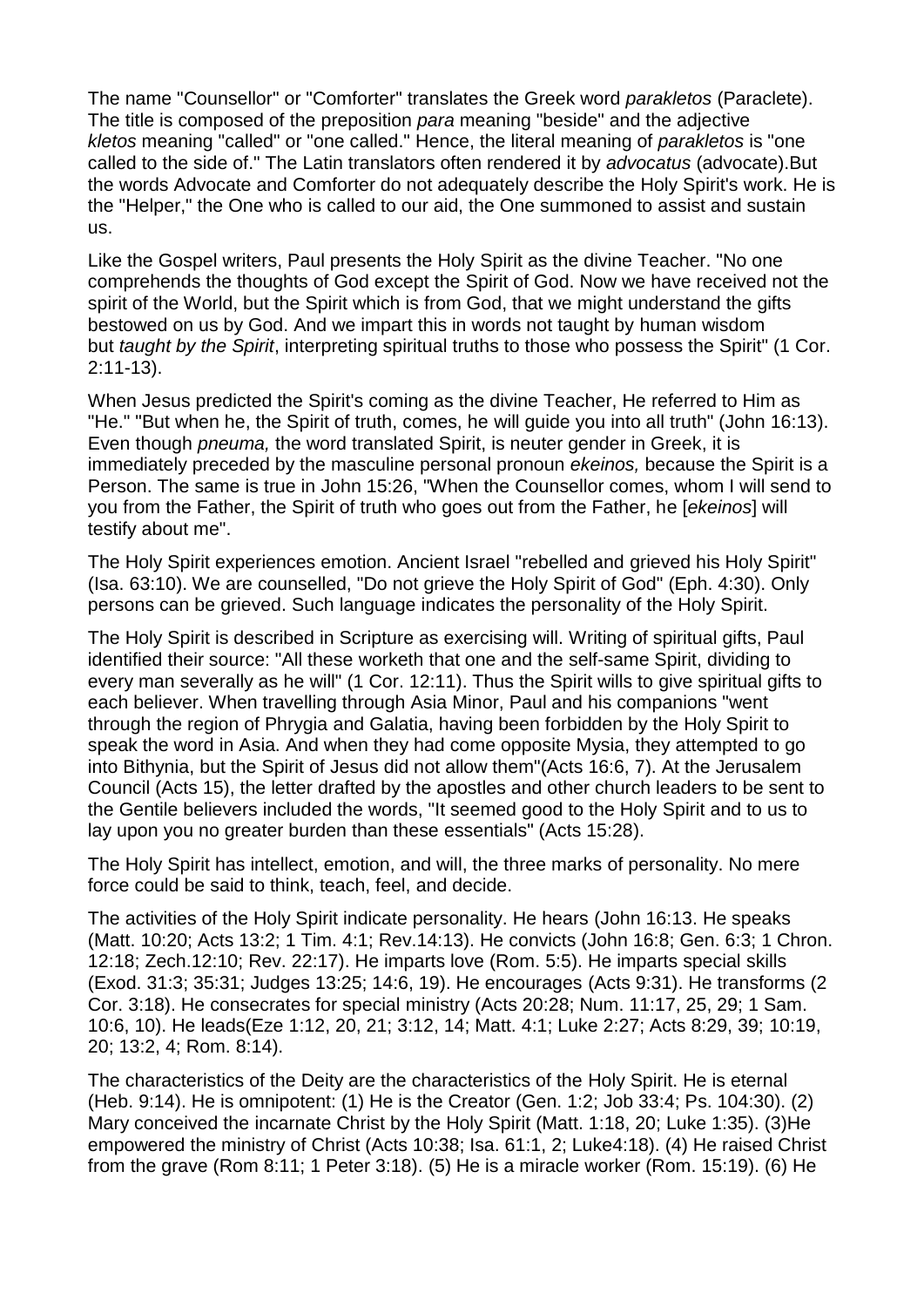gives eternal life (Gal. 6:8). (7) He gives spiritual power to God's servants (Micah3:8; Acts 1:8; Rom. 15:13; 1 Cor. 2:4; 1 Thess. 1:5).

The Holy Spirit is omniscient; He knows all things. (1) He shares the thoughts of the Father (1 Cor. 2:10, 11). (2) He teaches "all things" (John 14:26). (3) He gave God's messages to the prophets (1 Peter 1:11; 2 Peter 1:21; Zech. 7:12; 1 Cor. 2:4; Eph. 3:5).

The Holy Spirit is omnipresent; He is everywhere at once (Ps.139:7-12).

The Holy Spirit is identified with *Yahweh* of the Old Testament. In 2 Samuel 23:2, 3 the "Spirit of the Lord" is "the God of Israel." In Eze 8:1, 3, the Lord God" is the "Spirit." "All Scripture is inspired by God" (2 Tim. 3:16), "because no prophecy ever came by human will, but men and women moved by the Holy Spirits poke from God" (2 Peter 1:21).

The presence of the Spirit in the life of the Christian believer is the presence of the Father and the Son. David prayed, "Do not cast me away from Thy presence, And do not take Thy Holy Spirit from me"(Ps. 51:11). The presence of the Spirit is the presence of Jehovah. When promising the gift of the Spirit, Jesus said, "I will not leave you orphaned; I am coming to you" (John 14:18). In the same context, Jesus explained, "Those who love me will keep my word, and my Father will love them, and we will come to them and make our home with them" (John 14:23). So when the Holy Spirit is living in our hearts, the Father and the Son have made their home with us. The Deity (Father, Son, and Holy Spirit), the Creator of a billion galaxies condescends to take up His abode in the heart of every believer by the presence of His Holy Spirit.

In the New Testament, the Holy Spirit is identified as God. 2 Corinthians 3:18 is correctly translated: "And all of us, with unveiled faces, seeing the glory of the Lord as though reflected in a mirror, are being transformed into the same image from one degree of glory to another; for this comes from the Lord, the Spirit." The Spirit is the Lord who progressively transforms our lives. Ananias and Sapphira lied to the Holy Spirit (Acts 5:3); they lied to God (verse 4).

# **A FEW TEXTS USED INCORRECTLY BY JEHOVAH'S WITNESSES**

**John 1:1.** The text reads, "In the beginning was the Word, and the Word was with God, and the Word was God". The Jehovah's Witnesses insist on translating the last clause of this verse, "and the Word was a God." This translation is necessitated by their idea that Christ's divinity is inferior to that of the Father, since the Father created Him and made Him a subordinate god. The simple, undeniable truth is that the Greek of John 1:1 does not allow for the JWs' translation of the text.

Bruce M. Metzger makes the following pertinent observations concerning the Jehovah's Witnesses' interpretation of John 1:1: "In the New World Translation [used by Jehovah's Witnesses] the opening verse of the Gospel according to John is mistranslated as follows: 'Originally the Word was, and the Word was with God, and the Word was a God.' A footnote which is added to the first word, 'Originally, 'reads' Literally, "In (At) a beginning."` By using here the indefinite article 'a' the translators have overlooked the well-known fact that in Greek grammar nouns may be definite for various reasons, whether or not the Greek definite article is present. A prepositional phrase, for example, where the definite article is not expressed, can be quite definite in Greek, as in fact it is in John 1:1.

"Far more pernicious in this same verse is the rendering, '. . . and the Word was a god,' with the following footnote: ' "A god." In contrast with "the God." 'It must be stated quite frankly that, if the Jehovah's Witnesses take this translation seriously, they are polytheists. In view of the additional light which is available during this age of Grace, such a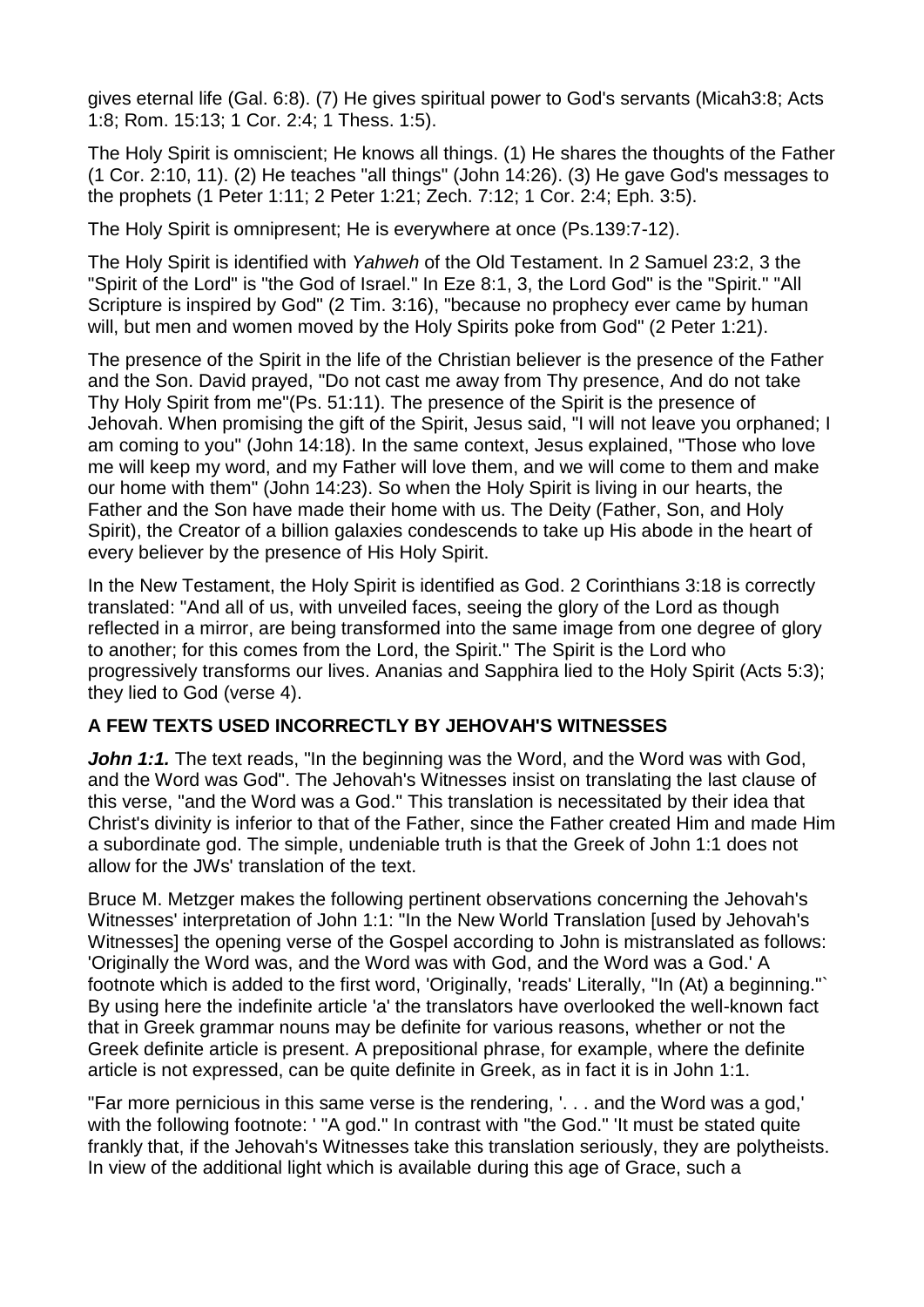representation is even more reprehensible than were the heathenish, polytheistic errors into which ancient Israel was so prone to fall.

"As a matter of solid fact, however, such a rendering is a frightful mistranslation. It overlooks entirely an established rule of Greek grammar which necessitates the rendering, '. . . and the Word was God.' Some years ago Dr. Ernest Cadman Colwell of the University of Chicago pointed out in a study of the Greek definite article that, 'A definite predicate nominative has the article when it follows the verb; it does not have the article when it precedes the verb. . . . The opening verse of John's Gospel contains one of the many passages where this rule suggests the translation of a predicate as a definite noun. The absence of the article [before *Theos*] does *not* make the predicate indefinite or qualitative when it precedes the verb; it is indefinite in this position only when the context demands it. The context makes no such demand in the Gospel of John, for this statement cannot be regarded as strange in the prologue of the gospel which reaches its climax in the confession of Thomas [John 20:28, 'My Lord and my God'].'"

Robert W. Bowman comments: "Even Jehovah can be called 'a God' in the Bible, in passages using the exact same construction in Greek. ... For example, in Luke 20:38 in the NWT we read that Jesus said, concerning Jehovah, 'He is *a God*, not of the dead, but of the living. . . .' Here 'a God' translates *theos* without the article and before the verb, just as in John 1:1. Thus, even if one wanted to translate *theos* in John 1:1 as 'a god,' that would not disprove that he is the true God." Bowman cites other New Testament passages in which "*theos* appears in the same context both with and without the definite article, yet with no change in meaning (John 3:2; 13:3; Rom. 1:21; 1 Thess. 1:9; Heb.9:14; 1 Peter 4:10-11)."

*Colossians 1:15-17.* The Jehovah's Witnesses translate the passage: "He is the image of the invisible God, the first born of all creation, because by means of him all other things were created in the heavens and upon the earth. . . . All other things have been created through him and for him. Also he is before all other things and by means of him all other things were made to exist." The four uses of the word 'other' in this translation are insertions by the translators. The word does not occur in the Greek text. The Jehovah's Witnesses interpret "the firstborn of all creation" (verse 15) to mean that Christ was the first being to be created by God. The Greek word used by Paul translated "firstborn" is *prototokos*. The same word is used in Revelation 1:5 which describes Christ as "the *first*bo*rn* [*prototokos*] of the dead." But Jesus was not the first in point of time to be raised from the dead. Moses, Lazarus, the widow's son at Nain and others were raised from the dead before Jesus. "First born," or" first begotten" (*prototokos*) does not necessarily mean the first in point of time. It sometimes is used in a figurative sense meaning the strongest of its kind. Job 18:12, 13 speaks of a disease that was the "firstborn of death." It was the strongest of its kind. Isaiah 14:30 refers to the "firstborn of the poor," that is, the poorest of the poor. Sometimes in the Greek Old Testament (the Septuagint) the "firstborn" (*prototokos*) denotes status of dignity or honour invested on a person who is not the first son to be born in a family. For example, David was the youngest son of Jesse, but the Lord said of him, "I will make him my firstborn [*prototokos*], higher than the kings of the earth" (Psa. 89:27; see Ps. 88 [89]). We are told of Shimri, "though he was not the firstborn [*prototokos*], yet his father made him the chief [archonta]" (1 Chron. 26:10, LXX). Jacob was slightly younger than his twin brother Esau, but the Lord called him "my firstborn [*prototokos*]" (Exod. 4:22, LXX). Manasseh was the firstborn son of Joseph, yet God called his brother Ephraim "my firstborn [*prototokos*]" (Jer. 31:9, LXX [38:9]).

The point is that Christ is the "firstborn of all creation" (Col.1:15) in the sense that He is the preeminent One over creation. He was the Creator (verse 16). As such He is supreme